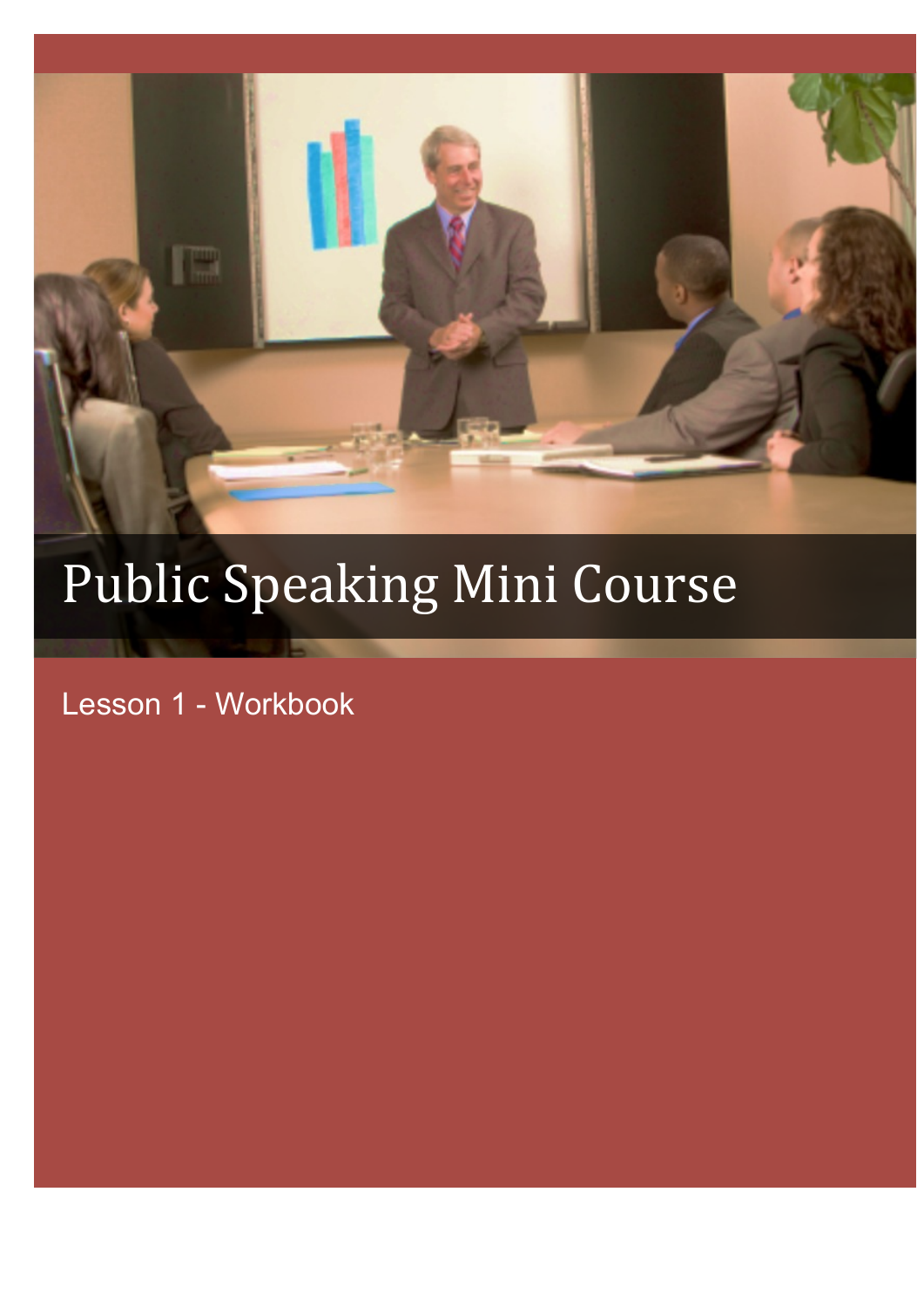# **Public Speaking mini-course**

In this mini course you will learn a process to develop and design a great speech. The process taught in this course is divided into five phases. In each phase you will develop your understanding of the presentation you are expected to deliver. It is important not to try and skip a phase as each of the phases builds upon the information gathered in the previous phase.

Going through the phases is not an onerous task. In fact the reverse is true. By following the five phases sequentially you'll find that you will quickly build and develop your final, polished speech with much less effort.

#### **What are the phases?**

The five phases of the Speech Development Life cycle are

- 1. Requirements Phase Understanding why you are presenting?
- 2. Design Phase What is the message and what are the key points you need to cover?
- 3. Development Phase What exactly will you say and what will the slides say?
- 4. Testing Phase Is the presentation achieving its aim?
- 5. Delivery Phase Showtime! Delivery of the presentation to its intended audience.